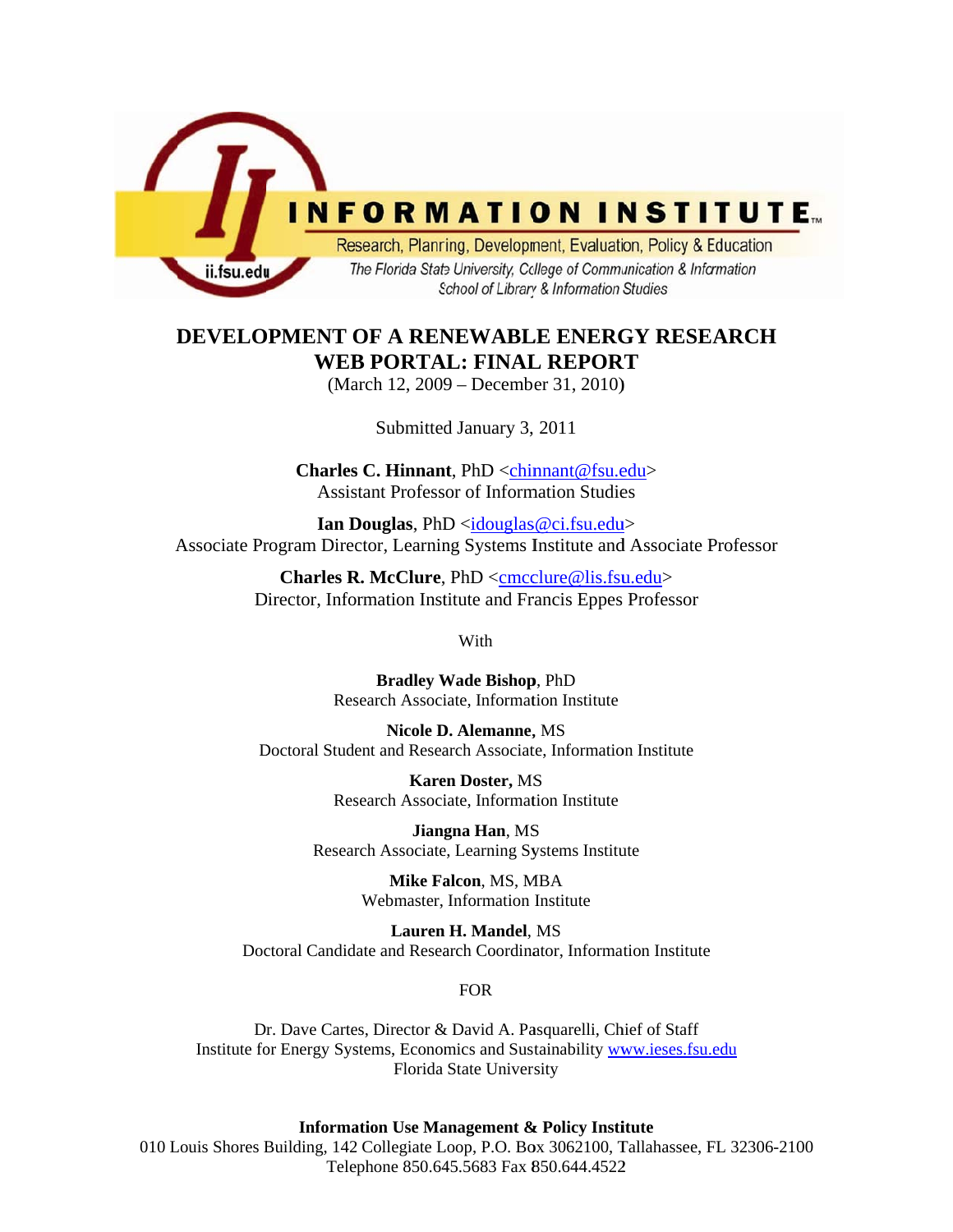### **DEVELOPMENT OF A RENEWABLE ENERGY RESEARCH WEB PORTAL: FINAL REPORT**

In Spring 2009, the Information Use Management & Policy Institute (Information Institute) and the Learning Systems Institute (LSI) of Florida State University (FSU) began work on the grant entitled *Development of a Renewable Energy Research Web Portal*. The Institute for Energy Systems, Economics, and Sustainability (IESES) at FSU originally funded this grant at \$219,000. However, the project funding was reduced to \$194,542 after budget cuts. The project was granted on December 12, 2008 and planned to run for one year with an anticipated start date of February 20, 2009. Due to funding adjustments and an initial funding delay, an initial project report describing the activities that occurred between March 12, 2009 and September 15, 2009 was submitted to IESES on October 12, 2009. The project team submitted a second report to IESES on September 27, 2010 to communicate additional project activities. The project received two no-cost extensions that extended the final project deadline to December 31, 2010. This final report provides a summary of project activities performed from March 12, 2009 to December 31, 2010.

The project had the following three objectives:

- 1. Identify, organize, and make available via a web portal, research generated as part of the Florida Energy Systems Consortium (FESC) effort as well as other selected related information resources and tools as identified by FESC participants;
- 2. Provide IESES, FESC, policymakers, researchers, and others in the state of Florida with the research information they need to accomplish statewide energy goals and to help IESES meet the thirteen objectives it has undertaken by providing access to research information; and
- 3. Position the associated project team to seek additional external funding to continue and expand this/similar projects in the future.

# **Project Description**

This project identified, organized, and made available via a web portal, research generated as part of the FESC effort as well as other selected related information resources and tools as identified by FESC participants. The goal of this project was to provide IESES, FESC, researchers, and others in the state of Florida with the research information they need to accomplish statewide energy goals. An initial product from this project was an operational web portal that identifies, organizes, and provides access to a range of FESC and other research related to renewable and alternative energy information. A second product was research results on extending technologies that allow users to share information and grow/sustain the web portal through a range of social networking techniques. This research attempts to position FSU to seek additional external funding related to interactive databases and web portals. The ultimate expected outcomes resulting from the project include increased IESES and FESC researcher productivity; increased leverage and collaboration of FESC resources and funding; and improved policy- and decision-making regarding the future uses and development of renewable and alternative energy in Florida.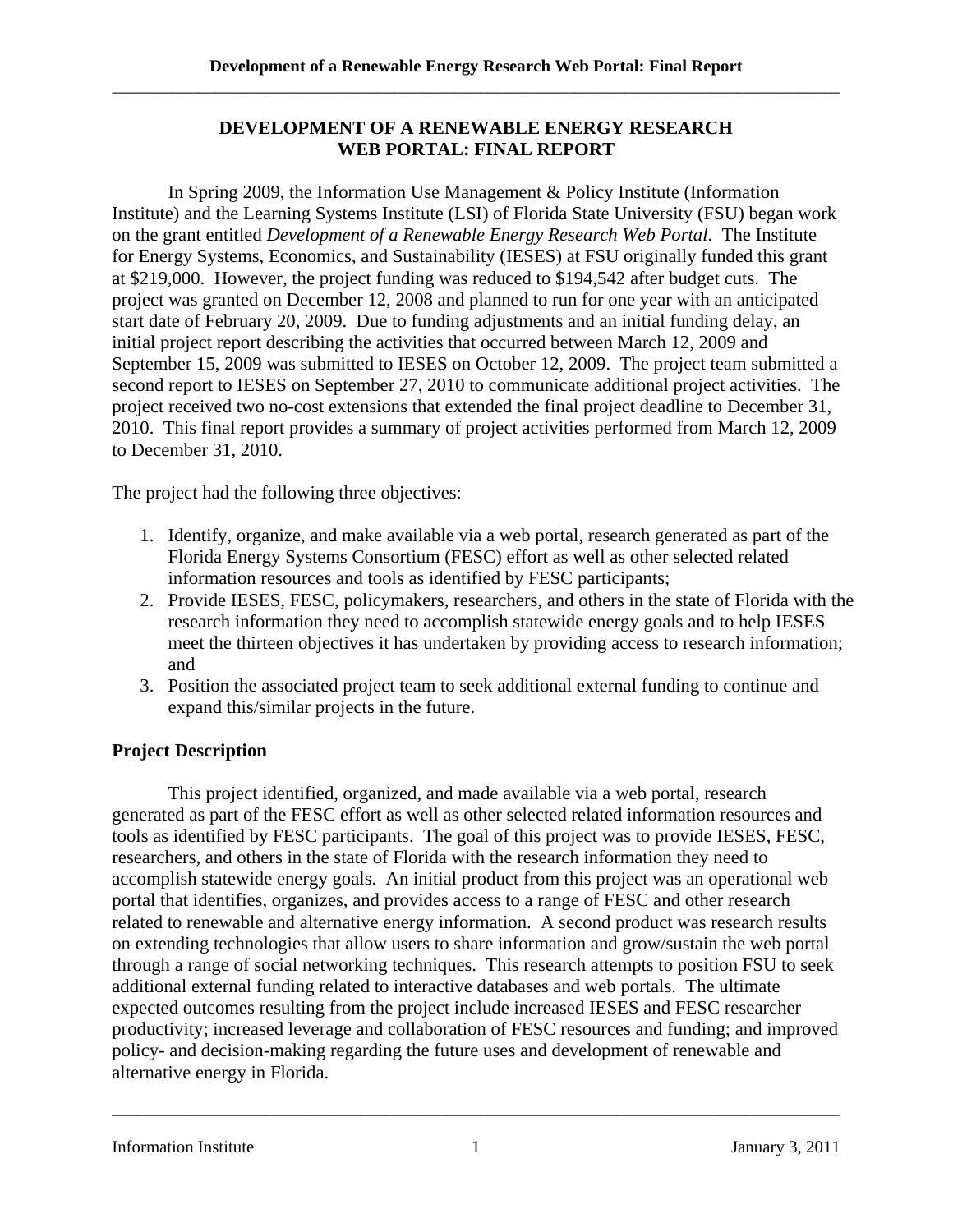#### **Summary of Activities**

The project team designed the study to include five tasks: 1) gather background information pertaining to renewable energy research, 2) conduct a needs assessment, 3) design and develop the renewable energy web portal, 4) evaluate the renewable energy web portal, and 5) disseminate and publicize the renewable energy web portal. In the first six months of the project the team completed the first task and began to work on tasks 2 and 3. Tasks 2 and 3 were completed and tasks 4 and 5 initiated by the project team during the next six-month period as the portal itself was developed and improved. During the no-cost extensions, the project team continued to refine the portal, evaluate its usage, and disseminate and publicize the portal to the renewable energy research community. Furthermore, the project team also attempted to explore additional means of pursuing funding opportunities from several research foundations, as well as government agencies. Table 1 lists the tasks that have been completed to date for each phase of the project.

| <b>Tasks</b>              | <b>Activities</b>                                            |  |  |
|---------------------------|--------------------------------------------------------------|--|--|
| <b>Gather background</b>  | Review and refine project tasking                            |  |  |
| $(3/12/09$ to $5/27/09)$  | Conduct literature review                                    |  |  |
|                           | Create sampling frame for survey and interviews              |  |  |
| <b>Conduct needs</b>      | Develop data collection instruments                          |  |  |
| assessment                | Survey deployment: recruitment letter mailed                 |  |  |
| $(5/28/09)$ to            | Follow up emails requesting survey completion                |  |  |
| 12/31/2009)               | Expert interviews conducted                                  |  |  |
| <b>Design and develop</b> | Develop Beta versions of the portal and related applications |  |  |
| Web portal                | Collect data to populate the project database                |  |  |
| $(3/12/09)$ to            | Collect data to populate the event calendar                  |  |  |
| 12/31/2010)               | Collect content resources                                    |  |  |
|                           | Begin refinement of portal applications                      |  |  |
| <b>Evaluate Web</b>       | Develop web analytics to track usage                         |  |  |
| Portal $(1/1/2010 -$      | Analyze and refine portal applications                       |  |  |
| 6/30/2010                 | Evaluate usage of the portal                                 |  |  |
| <b>Publicize and</b>      | Publicize the portal among FESC and IESES researchers        |  |  |
| <b>Disseminate Portal</b> | Publicize the portal to other renewable energy researchers   |  |  |
| $(1/1/2010 -$             | Publicize the portal to the public                           |  |  |
| 12/31/2010)               | Pursue external funding for the portal                       |  |  |

Table 1. Summary of Completed Activities by Task

During the first six months of the project, the study team conducted a number of activities to address the project tasks, including the following: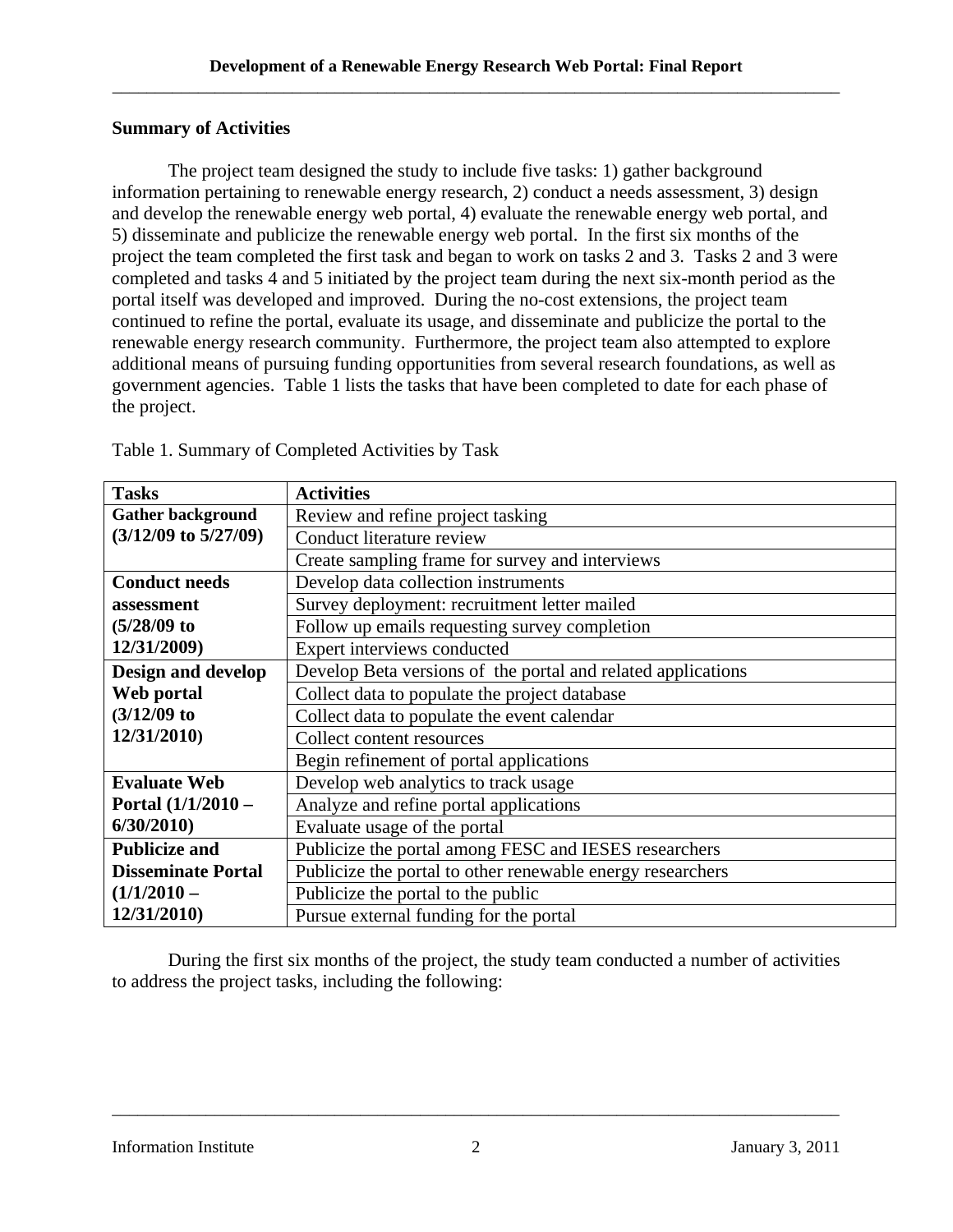*Task 1: Gather Background Information Pertaining to Renewable Energy Research* 

The project team completed a preliminary literature review. The review covered the following areas:

- 1. Cyberinfrastructure; and
- 2. Information seeking behavior of scientists, engineers and researchers.

The project team used information collected and analyzed during the literature review in development of the needs assessment activities and initial design phase of the web portal.

#### *Task 2: Conduct Needs Assessment*

team completed the following activities: The project team conducted a systematic needs assessment of the specific information to be included in the web portal. The needs assessment included the identification of key materials and research information concerning renewable energy from subject matter experts. The project

- 1. Identify IESES and FESC researchers and resources and catalog the type of research that *they are conducting*: The sampling frame developed from this process included scientists, engineers, and social scientists from many disciplines who conduct research related to renewable energy.
- 2. *Pinpoint specific IESES and FESC researchers to target for follow-up interviews:* The project team used data gathered from interviews to provide more detailed contextual information regarding how researchers use information in their research activities and their preferences regarding online information sources.
- 3. *Develop a survey instrument designed to assess how renewable energy researchers seek and use information and to determine preferences that will guide the building of the web portal*: The project team designed the survey instrument using information obtained from the literature review.
- 4. *Implement an online survey of the renewable energy researchers*: On May 28, 2009, the project team mailed 263 recruitment letters to IESES and FESC researchers and as of September 15, 2009, the project team logged 105 respondents (40% response rate).
- 5. *Conduct follo- up expert interviews in order to determine other information resources, applications, and interactive services that these researchers perceive to be important for inclusion in the web portal*: The research team completed nine interviews with IESES and FESC researchers from universities such as FSU, University of Florida, University of South Florida, and Florida Atlantic University.
- 6. *Contact recruited researchers who have not taken the survey*: The project team sent several rounds of email reminders and conducted follow-up phone calls.
- 7. *Prepare a preliminary analysis of the needs assessment*: The research team used this data to inform web portal development efforts.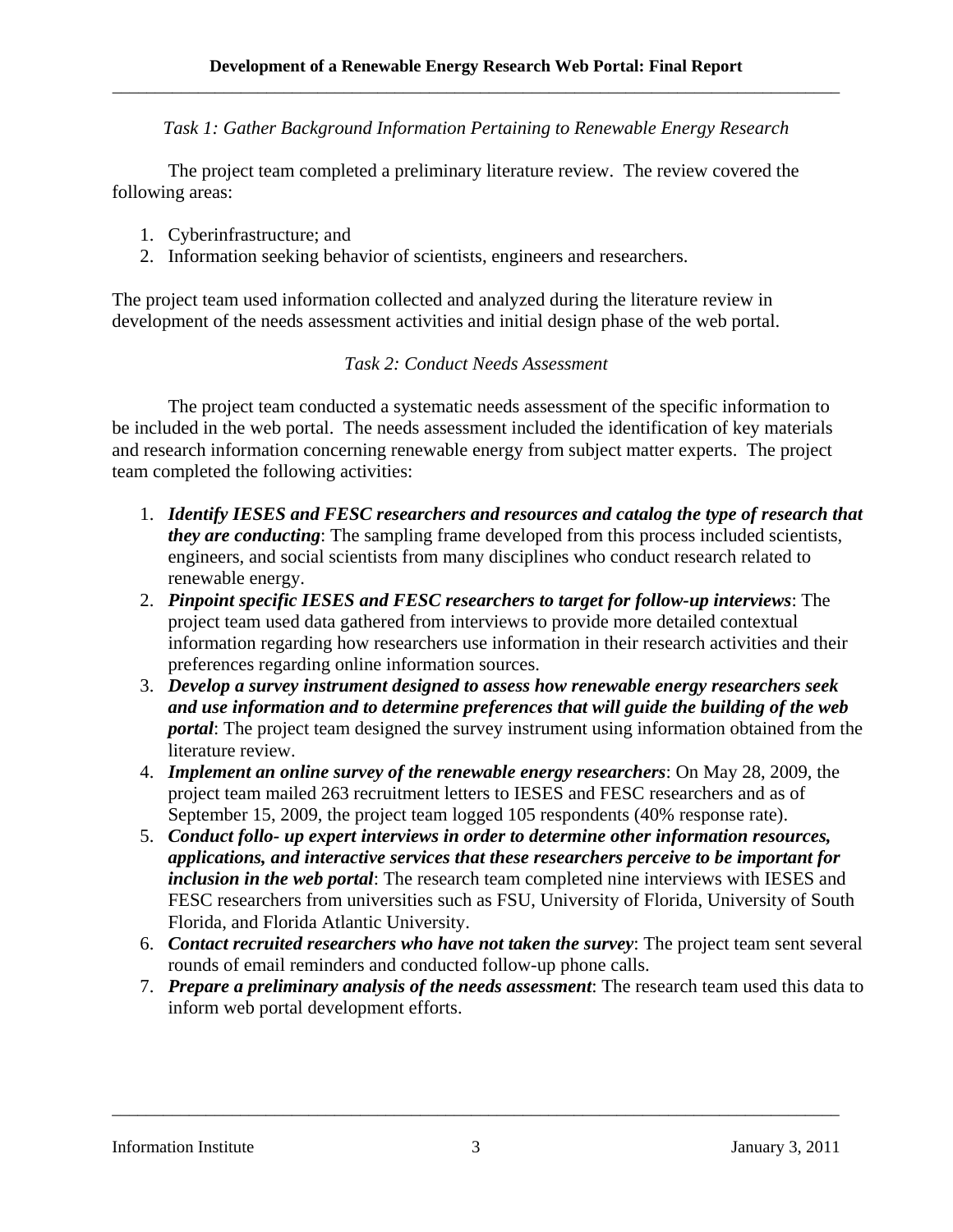The project team currently is using data from the completed data collection efforts to develop academic research articles pertaining to the development of online research portals and the information-seeking and use behaviors of renewable energy researchers.

# *Task 3: Design and Develop Renewable Energy Web Portal*

The web portal was developed and improved as evaluation of the portal dictated. Activities associated with this task that the project team completed include the following:

- 1. *Initiate design of the web portal based on findings from the needs assessment*: The project team used the information collected from the survey and interviews of FESC and IESES researchers to determine the basic functionality and applications to be included in the portal.
- 2. *Build an initial development, or Beta version, web portal with representative content, links, and interactive applications*: A beta version of the portal was developed. The portal included the following components:
	- a. A website that introduces the project goals and background, and
	- b. Four portal applications, including:
		- i. A searchable geo-coded Florida renewable energy projects database that includes information on research projects and research centers, is linked to a map, and can be searched by keyword and browsed by category,
		- ii. A renewable energy events calendar containing information on renewable energy conferences, symposia, and seminars,
		- iii. A researchers database designed to connect renewable energy researchers, and
		- iv. An articles database that researchers will annotate.

Note that the first two applications (the projects database and the events calendar) were included in the original design of the project, and the latter two applications (the researchers database and the articles database) were designed proactively in response to feedback from FESC and IESES researchers obtained during the needs assessment.

- 3. *Collect content for the portal*: Team researchers collected additional content indicated by an analysis of the information collected during the needs assessment. This included information collected by the survey and interviews of FESC and IESES researchers. Furthermore, the needs assessment provided the following:
	- a. Information to populate the Florida renewable energy project database,
	- b. Information to populate the event calendar, and
	- c. Information regarding other sources of information to which the portal should be hyperlinked.

Work on task 3, portal design and development, continued into the second six-month project period. Appendix A includes selected screen shots of the Beta version of the project website and web portal applications.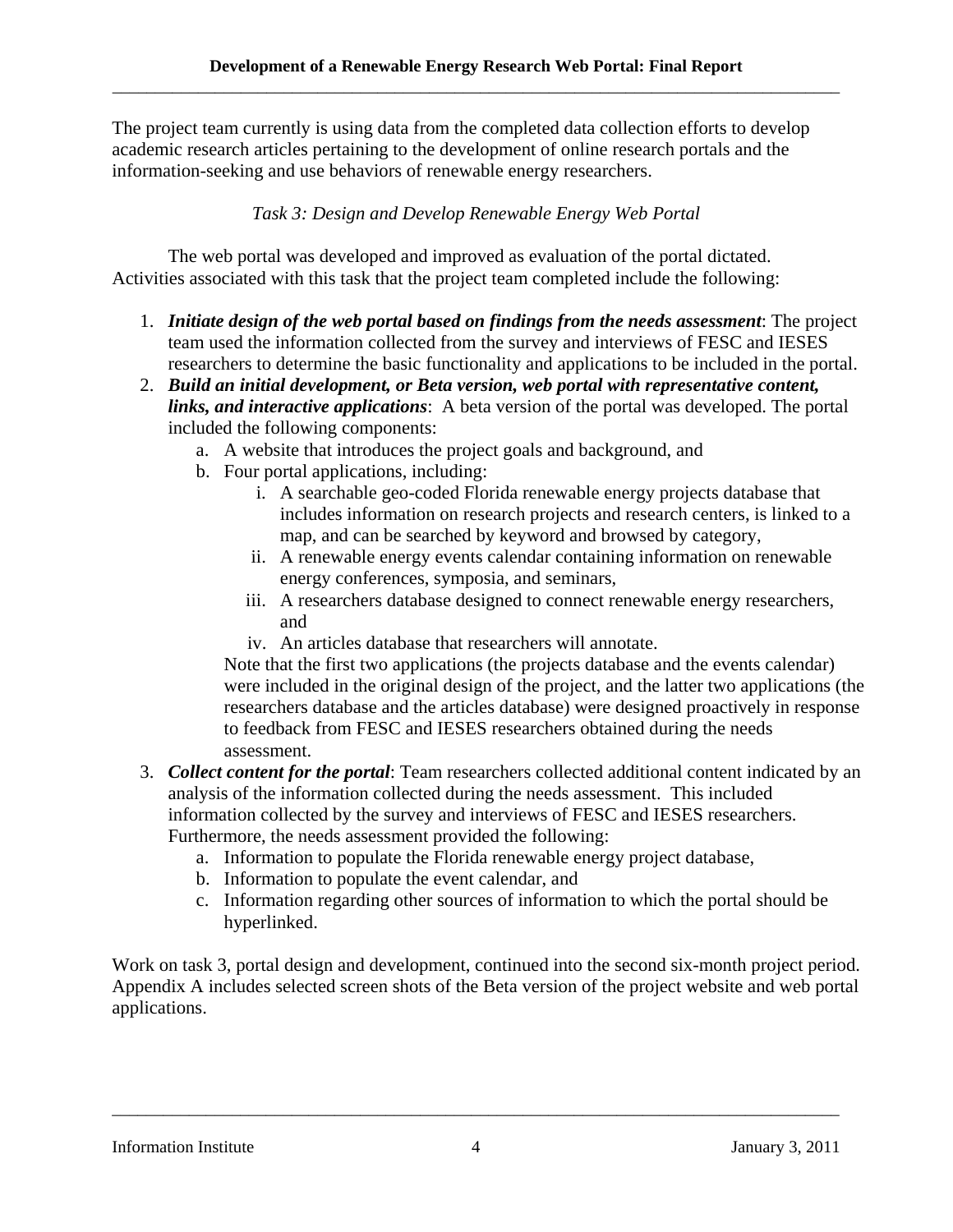### *Task 4: Evaluate the Renewable Energy Web Portal*

The project team evaluated the Beta versions of the web portal and improved the applications as needed. Activities pertaining to evaluation and improvement of the portal include the following:

- 1. *Evaluate and adjust the Beta versions of the web portal and all related components*: The project team evaluated the internal navigation, four applications, and hyperlinked content included in the Beta version of the portal and made corrections to improve each of these features. Currently, the portal's applications hold a variety of information including 57 research articles, 209 researchers, and 129 research projects.
- 2. *Conduct usability testing of the Beta version of the web portal and analyze the data collected during these tests*: The team conducted selected usability testing by checking and performing tests of internal operation of the portal and identifying needed improvements in functionality. These activities included making the following improvements:
	- a. Augmenting and improving the taxonomy used to facilitate searches by conducting additional research regarding commonly used terms used by renewable energy researchers;
	- b. Improving the search interface to allow visitors to navigate the portal more intuitively by including more explicit navigation information on the portal's main pages and applications; and
	- c. Adding additional hyperlinks to external information sources.
- 3. *Evaluate the renewable energy web portal*: The team has undertaken efforts to determine the overall usage of the portal and evaluate which type of users are accessing it most often, including the following:
	- a. The research team integrated Google analytic software within the portal's homepage during March 2010 in order to determine the number of times that visitors accessed the portal and the Internet domains from which visitors linked to the portal. Such analytics give an overall picture of how often the portal is used and the Internet domains used to refer users to the portal. At the time of this report, the web analytics indicated the following activities:
		- i. The portal had been visited at least 780 times during the period March 1, 2010 to September 1, 2010,
		- ii. Over 400 of these visits were from users directly accessing the portal, and
		- iii. The Information Institute, IESES, and FSU websites each referred visitors to the portal approximately 50 times; and
	- b. Given the usage of the portal, the research team is assessing the most appropriate ways to determine the overall use and impact of the portal for the renewable research community given the limited time that it has been available.

Work on task 4 continued during the most recent no-cost extension of the project since the research team continued to monitor overall usage of the portal and make minor improvements to the portal.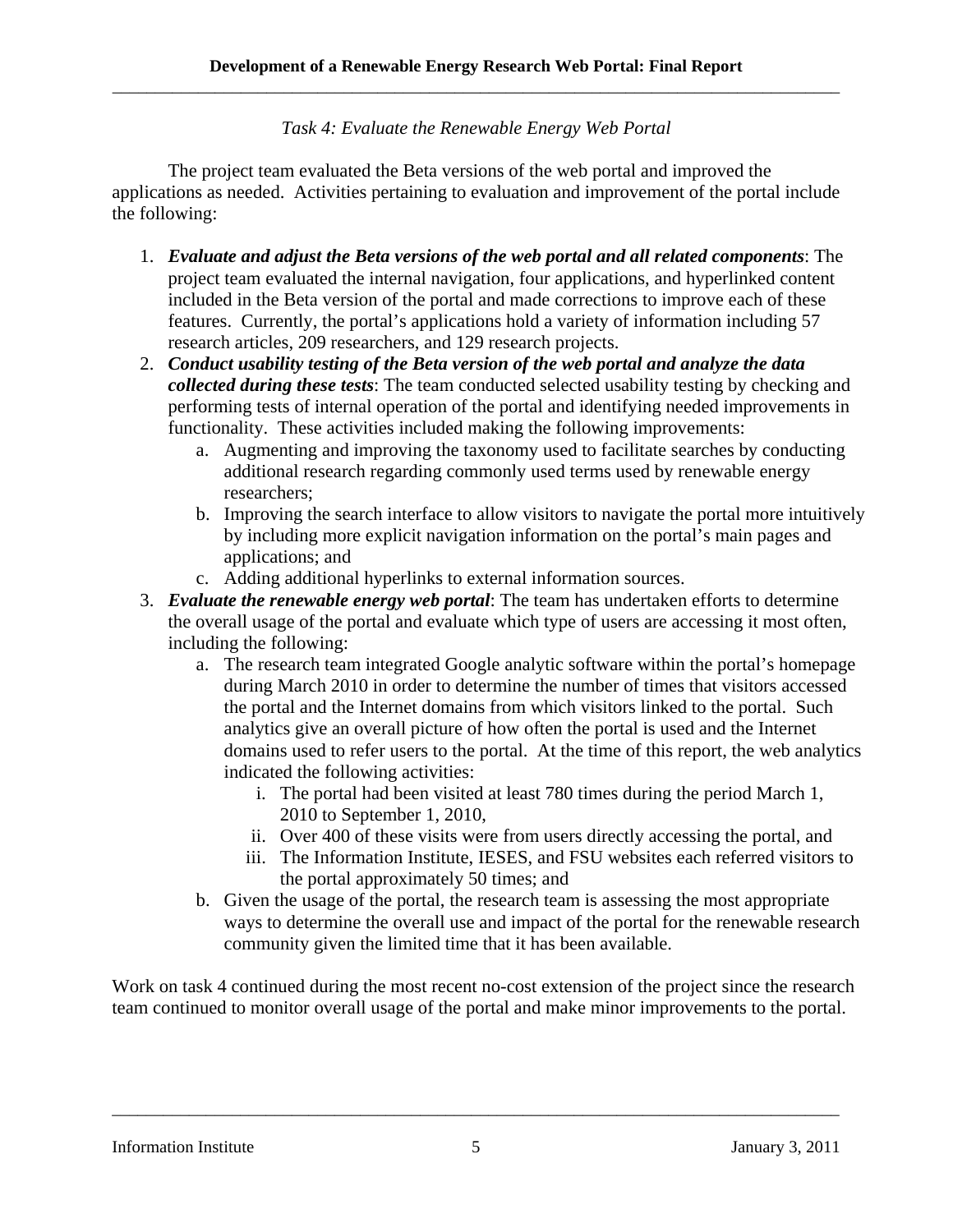*Task 5: Publicize and Disseminate the Portal* 

The project team performed several activities to publicize the portal and to disseminate information regarding the portal's benefit to a variety of potential audiences. Activities pertaining to publicity and dissemination efforts include the following:

- 1. Develop and implement a publicity plan to increase knowledge and awareness of the web *portal*: The team developed a formal publicity plan to assist in efforts to increase awareness of the portal among the renewable energy research community. The publicity plan outlined activities that were conducted prior to and soon after the portal's official launch date of April 5, 2010.
- 2. *Attend and make presentations at renewable research conferences and workshops*: Team members attended two conferences regarding renewable energy research. These conferences were the following:
	- a. Attended and made a research presentation at the 2009 FESC Summit at the University of South Florida in Tampa, FL (September 30, 2009), and
	- b. Attended and exhibited a poster at the U.S. Energy Policy in Transition Conference, organized by the Public Utility Research Center at the University of Florida, Gainesville, Florida on March 19, 2010.
- 3. *Publicize the portal via direct communications, research newsletters, and the media*: The team publicized the portal's launch through direct communication methods, FESC and IESES newsletters, and Internet and broadcast media. These activities included the following:
	- a. The project team sent emails to all IESES and FESC researchers who originally participated in the needs assessment survey and interviews in order to announce the launch of the portal and provide a hyperlink to the portal itself. Furthermore, the teams sent announcement emails to administrators within IESES, FESC, offices of state legislators interested in energy policy, and the governor's energy commission,
	- b. The portal was registered with Google's search engine in order facilitate visits from potential users interested in renewable energy research,
	- c. Articles featuring a summary of the portal, its applications, and a hyperlink to the portal were included in both the IESES and FESC research newsletters during spring 2010; all FSU renewable energy researchers and all FESC researchers receive these newsletters, and
	- d. FSU News interviewed Dr. Ian Douglas and Dr. Charles Hinnant for a story developed about the portal that subsequently was broadcast on FSU Radio and posted on FSU.com on April 21, 2010 (http://www.fsu.com/News-Archive/2010/April/New-Web-portal-to-help-renewable-energy-researchers-share-knowledge-work-smarter).
- the time of this report, the following activities have been completed: 4. *Pursue external support to maintain and expand the web portal:* The project team has attempted to identify several funding opportunities for continued operation of the portal. At
	- a. Lead investigators sent letters of inquiry to the Alfred P. Sloan Foundation, the Andrew W. Mellon Foundation, and the Mott Foundation in attempts to develop interest in providing additional funding to the portal; however, response letters from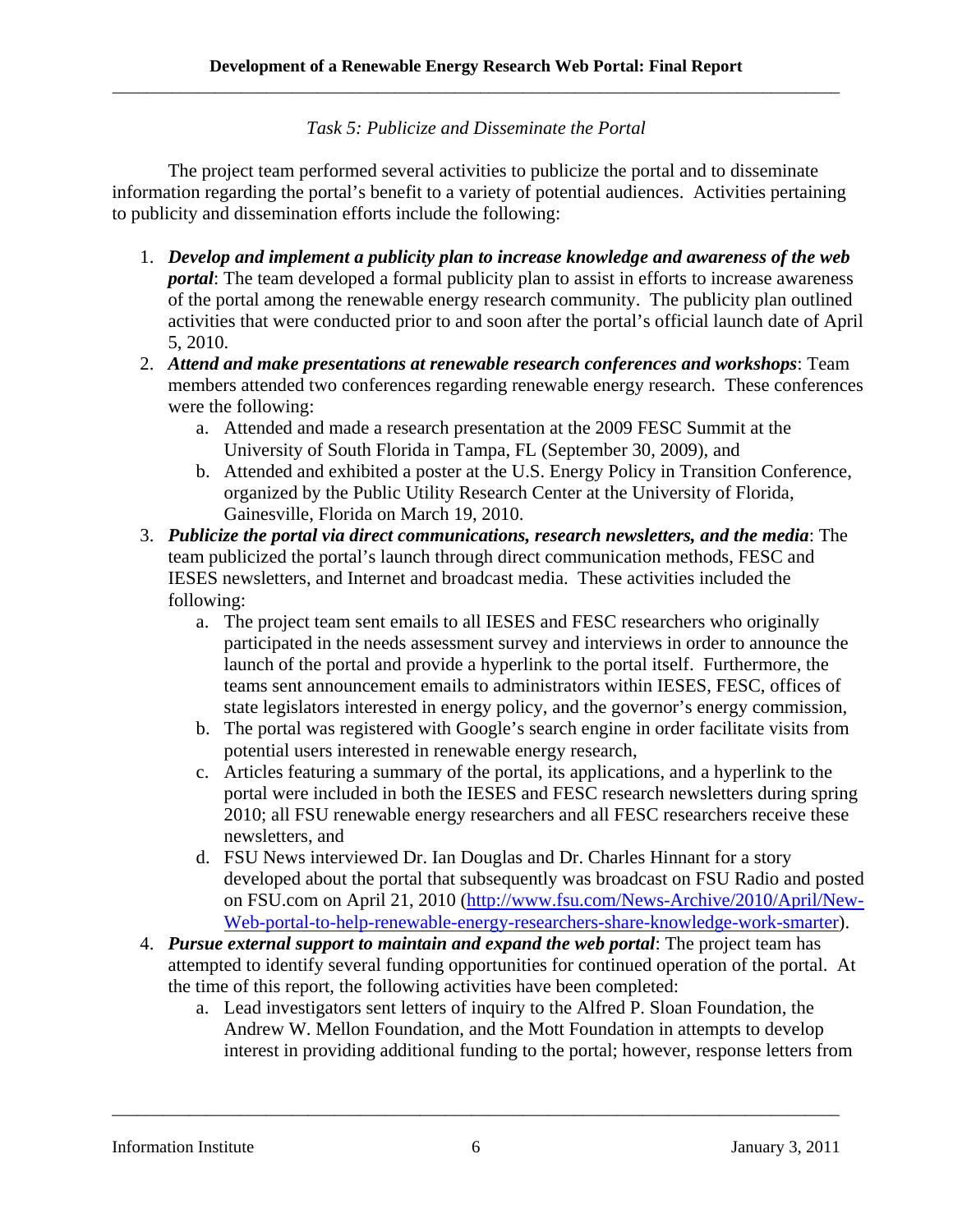these foundations all indicated that, while the portal seemed to be a valuable project, the project did not fit with their current funding priorities, and

b. Dr. McClure is currently a co-principal investigator on a grant proposal titled "Network of Energy Sustainable Communities" with Dr. Richard Feiock (PI) and Dr. Dave Cartes (Co-PI) that was submitted to the U.S. Department of Energy on September 29, 2010.

The project team completed tasks 1, 2, and 3 during earlier reporting periods and completed tasks 4 and 5 during the no-cost extension. The project team will continue to pursue additional external funding from research foundations and evaluate potential funding opportunities at federal agencies as opportunities arise.

#### **Continuity of Web Portal**

Currently, the web portal resides on servers at the College of Communication and Information (CCI). Steps need to be developed to migrate/transfer the website to servers at IESES to facilitate IESES's maintenance and updating of the web portal as needed. The research team proposes that in early spring 2011, staff from the Information Institute and CCI coordinate and work with technical staff at IESES to accomplish this migration/transfer of the web portal from CCI to IESES. The portal was created and is in a format, style, and presentation that require little to no maintenance and/or programming changes; however, IESES may wish to update content and/or add new people to the web portal on an as needed basis.

#### **Summary**

During the project period (March 12, 2009 – December 31, 2010), the project team developed, launched, evaluated, and improved the renewable energy research web portal. Furthermore, the project team publicized the portal and its features to the broader renewable energy community. During the no-cost extensions, the project team also pursued additional sources of external funding from private foundations and government agencies. The project team will continue to pursue funding as future opportunities arise. The portal is currently available to the renewable energy research community and the public at the following URL: http://energyportal.cci.fsu.edu/.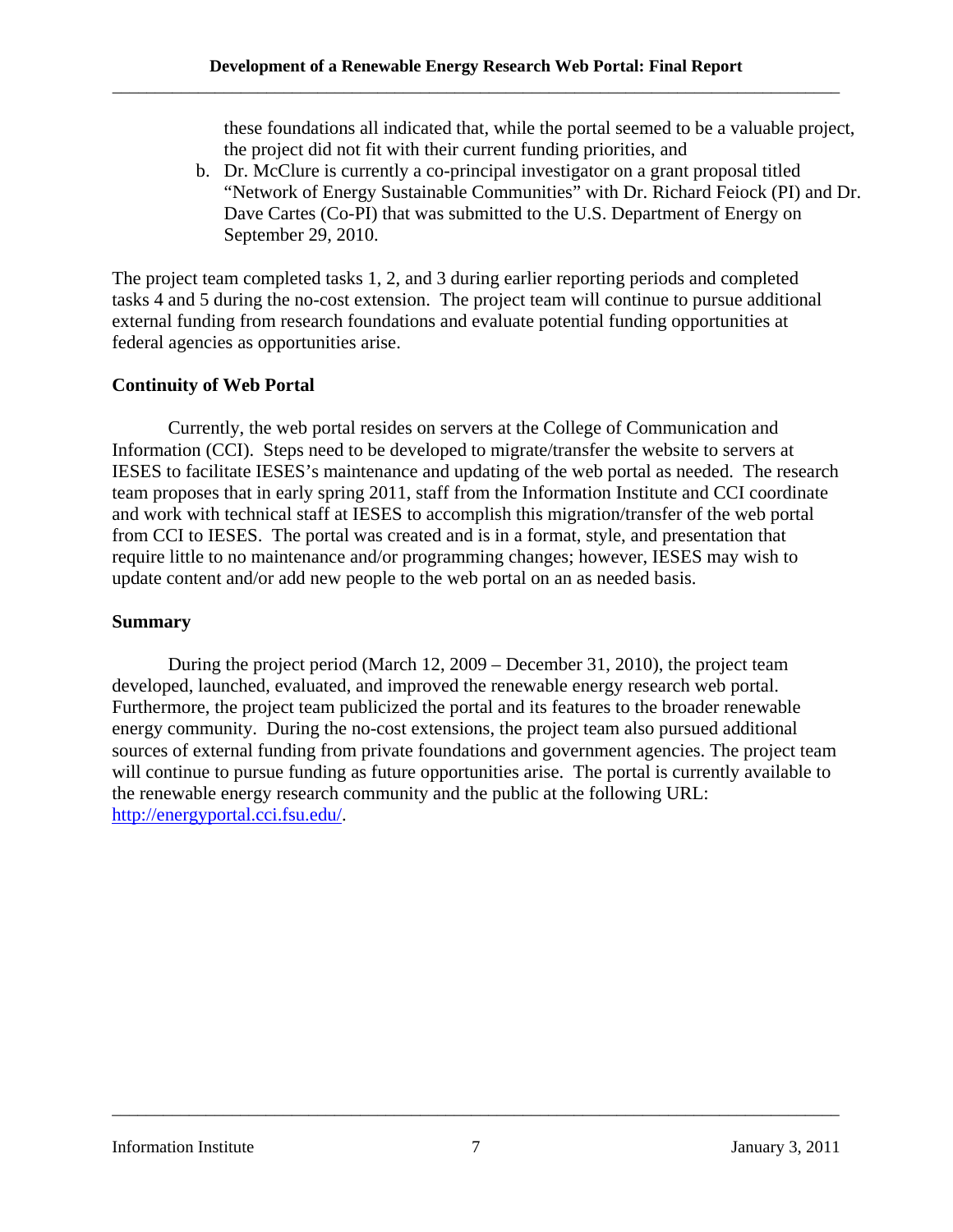\_\_\_\_\_\_\_\_\_\_\_\_

\_\_\_\_\_\_\_\_\_\_\_

\_\_\_\_\_\_\_\_\_\_\_

\_\_\_\_\_\_\_\_\_\_\_\_

 $\overline{\phantom{a}}$ 

\_\_\_\_\_\_\_\_\_\_\_

# **Appendix A: Screen Shots of the Renewable Energy Website and Portal Applications**

| P <br>÷<br>۰<br>Favorites Tools Help<br>File<br>Fdt<br>View<br>Suggested Sites . 2 With Slice Gallery . C Energy .<br>Favorites<br><b>SAB</b><br>P Renewable Energy Research Portal<br>Projects DB<br>Find renewable energy<br>projects and research centers<br>on an interactive map.<br><b>About the Project</b><br>information resources and tools as identified by FESC participants.<br>Read more |                                                                                                                                                                                                                                                                   |                                                                                          | v 8 4 X For the Search                                                                                                                      | $\rho$ .                              |
|--------------------------------------------------------------------------------------------------------------------------------------------------------------------------------------------------------------------------------------------------------------------------------------------------------------------------------------------------------------------------------------------------------|-------------------------------------------------------------------------------------------------------------------------------------------------------------------------------------------------------------------------------------------------------------------|------------------------------------------------------------------------------------------|---------------------------------------------------------------------------------------------------------------------------------------------|---------------------------------------|
|                                                                                                                                                                                                                                                                                                                                                                                                        |                                                                                                                                                                                                                                                                   |                                                                                          |                                                                                                                                             |                                       |
|                                                                                                                                                                                                                                                                                                                                                                                                        |                                                                                                                                                                                                                                                                   |                                                                                          |                                                                                                                                             |                                       |
|                                                                                                                                                                                                                                                                                                                                                                                                        |                                                                                                                                                                                                                                                                   |                                                                                          |                                                                                                                                             | → 同 · 回 曲 · Page · Safety · Tools · 2 |
|                                                                                                                                                                                                                                                                                                                                                                                                        | Renewable Energy Research Portal                                                                                                                                                                                                                                  |                                                                                          | about   contact                                                                                                                             |                                       |
|                                                                                                                                                                                                                                                                                                                                                                                                        | <b>Events Calendar</b>                                                                                                                                                                                                                                            | <b>Researchers DB</b>                                                                    | <b>Articles DB</b>                                                                                                                          |                                       |
|                                                                                                                                                                                                                                                                                                                                                                                                        | Conferences, seminars,<br>workshops, and other events<br>you can subscribe.<br>Events                                                                                                                                                                             | A pathway of finding people<br>in renewable energy area<br>with various research topics. | Currently includes behavior,<br>technology, and interaction<br>with technology research<br>articles.                                        |                                       |
|                                                                                                                                                                                                                                                                                                                                                                                                        | 3009 \$ 3<br>Healthy Buldings<br>WATTS 2006 (Pm V<br>0 18 11 14<br><b>ANEA WIN Reso</b><br>14 15 18 17 18 19<br>11 12 13 34 25 28<br>$\mathbf{H}$ $\mathbf{H}$ $\mathbf{H}$                                                                                       | Ø.<br>T                                                                                  | $-1$                                                                                                                                        |                                       |
|                                                                                                                                                                                                                                                                                                                                                                                                        |                                                                                                                                                                                                                                                                   |                                                                                          |                                                                                                                                             |                                       |
|                                                                                                                                                                                                                                                                                                                                                                                                        | The goal of Renewable Energy Research Pertal is to provide Institute for Energy<br>Systems, Economics and Sustainability (IESES), Florida Energy Systems Consortium<br>(FESC), researchers, and others in the state of Florida with the research information they | University.<br>Contact us.                                                               | This project is being conducted by the Information Use Management<br>& Policy Institute and the Learning Systems Institute at Florida State |                                       |
|                                                                                                                                                                                                                                                                                                                                                                                                        | need to accomplish statewide energy goals. It will identify, organize, and nake available via<br>a web portal, research generated as part of FESC effort as well as other selected related                                                                        | State Liniversity<br>Learning Systems Institute                                          | INFORMATION INSTITUTE.                                                                                                                      |                                       |
|                                                                                                                                                                                                                                                                                                                                                                                                        |                                                                                                                                                                                                                                                                   |                                                                                          | @ 2009 Florida State University. All rights releved.                                                                                        |                                       |
|                                                                                                                                                                                                                                                                                                                                                                                                        |                                                                                                                                                                                                                                                                   |                                                                                          |                                                                                                                                             |                                       |
|                                                                                                                                                                                                                                                                                                                                                                                                        |                                                                                                                                                                                                                                                                   |                                                                                          |                                                                                                                                             |                                       |
|                                                                                                                                                                                                                                                                                                                                                                                                        |                                                                                                                                                                                                                                                                   |                                                                                          |                                                                                                                                             |                                       |
|                                                                                                                                                                                                                                                                                                                                                                                                        |                                                                                                                                                                                                                                                                   |                                                                                          |                                                                                                                                             |                                       |
|                                                                                                                                                                                                                                                                                                                                                                                                        |                                                                                                                                                                                                                                                                   |                                                                                          | <b>D</b> Internet                                                                                                                           | $4a - 4100%$ -                        |

Figure 1. The Renewable Energy Website

\_\_\_\_\_\_\_\_\_\_\_

\_\_\_\_\_\_\_\_\_\_

\_\_\_\_\_\_\_\_\_\_\_\_

\_\_\_\_\_\_\_\_\_\_\_

\_\_\_\_\_\_\_\_

\_\_\_\_\_\_\_\_

\_\_\_\_\_\_\_\_

\_\_\_\_\_\_\_\_\_\_\_\_

\_\_\_\_\_\_\_\_\_\_\_

 $\overline{\phantom{a}}$ 

\_\_\_\_\_\_\_\_\_\_\_

\_\_\_\_\_\_\_\_\_\_

 $\overline{\phantom{a}}$ 

\_\_\_\_\_\_\_\_\_\_\_\_

\_\_\_\_\_\_\_\_\_\_\_

\_\_\_\_\_\_\_\_\_\_\_\_

\_\_\_\_\_\_\_\_\_\_\_

\_\_\_\_\_\_\_\_\_\_

\_\_\_\_\_\_\_\_\_\_\_

\_\_\_\_\_\_\_\_\_\_\_

\_\_\_\_\_\_\_\_\_\_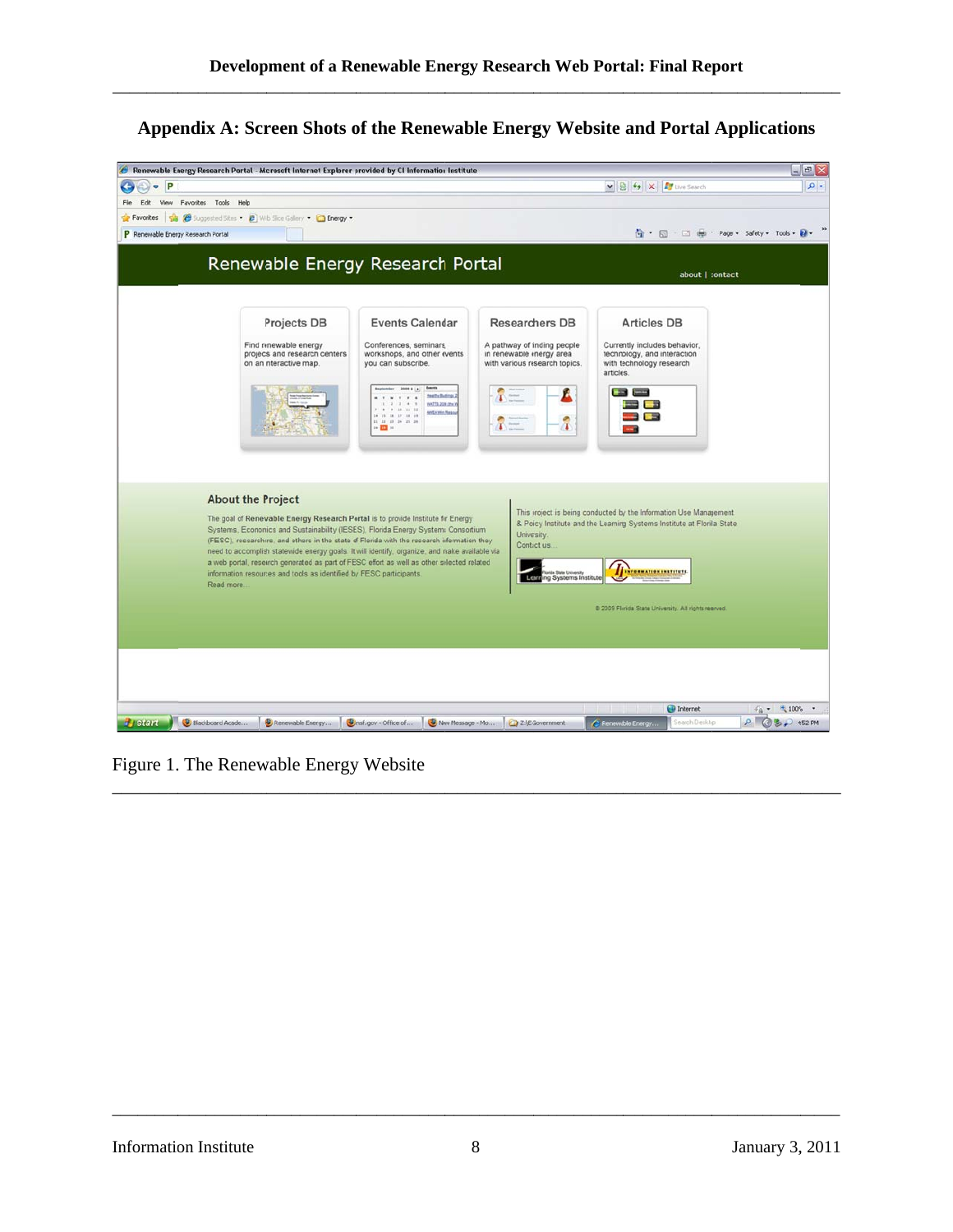#### Development of a Renewable Energy Research Web Portal: Final Report



Figure 2. The Projects Database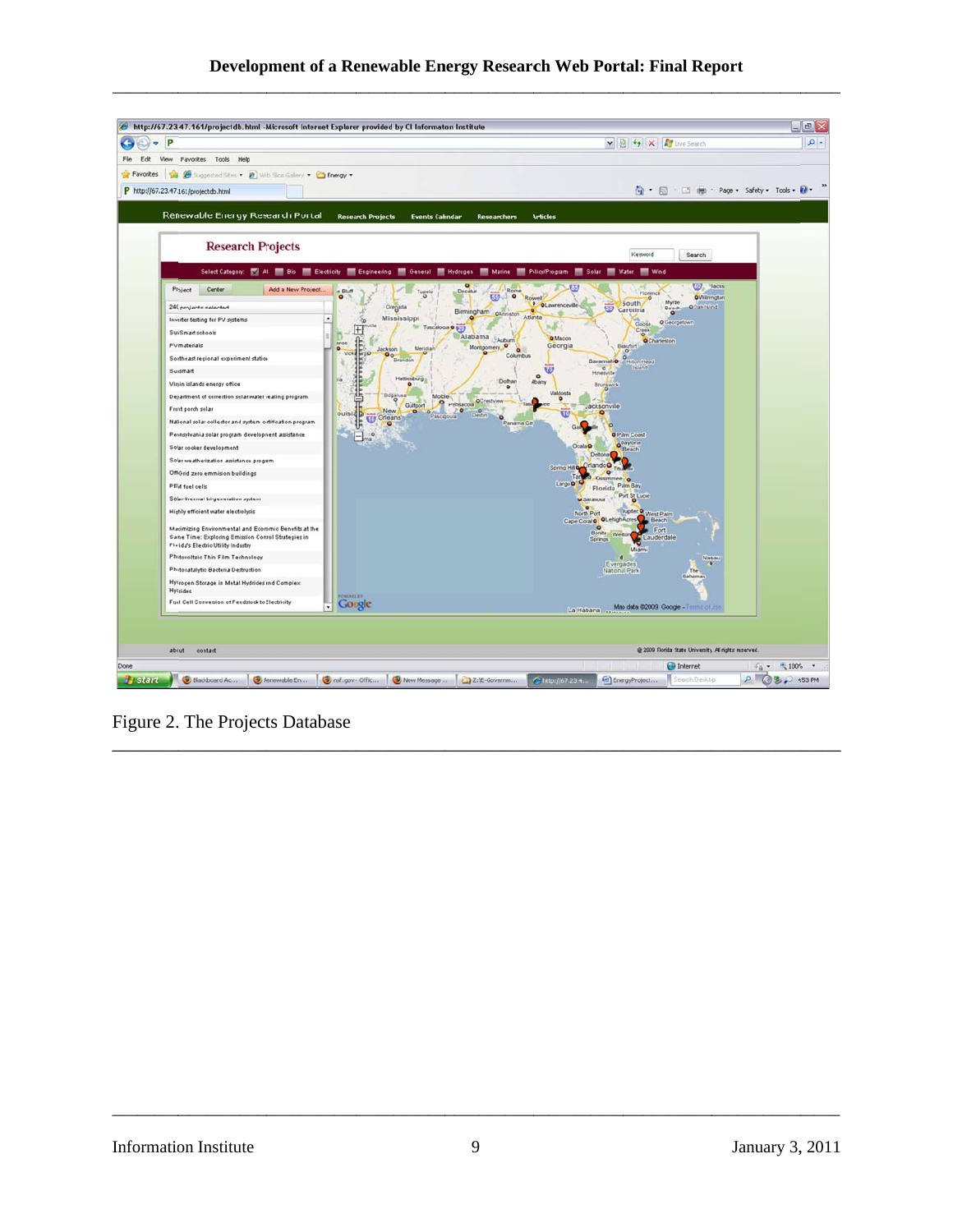| <b>Articles</b><br>Search | 1 5 · □ 曲 · Page · Safety · Tools · 2<br>Add a New Event |
|---------------------------|----------------------------------------------------------|
|                           |                                                          |
|                           |                                                          |
|                           |                                                          |
|                           |                                                          |
|                           |                                                          |
|                           | Location                                                 |
| 10/27/2009-10/29/2009     | Anaheim, CA, U.S.                                        |
| 9/30/2009-10/1/2009       | Minneapolis, MN, U.S.                                    |
| 10/24/2009-10/25/2009     | ORlando, FL, U.S.                                        |
|                           |                                                          |
|                           |                                                          |
|                           |                                                          |
|                           |                                                          |
|                           |                                                          |
|                           |                                                          |
|                           |                                                          |
|                           |                                                          |
|                           |                                                          |
|                           |                                                          |
|                           |                                                          |
|                           |                                                          |
|                           |                                                          |
|                           |                                                          |
|                           |                                                          |
|                           |                                                          |
|                           |                                                          |
|                           |                                                          |
|                           |                                                          |
|                           | @ 2009 Florida State University. All rights reserved.    |
|                           |                                                          |

Figure 3. The Events Calendar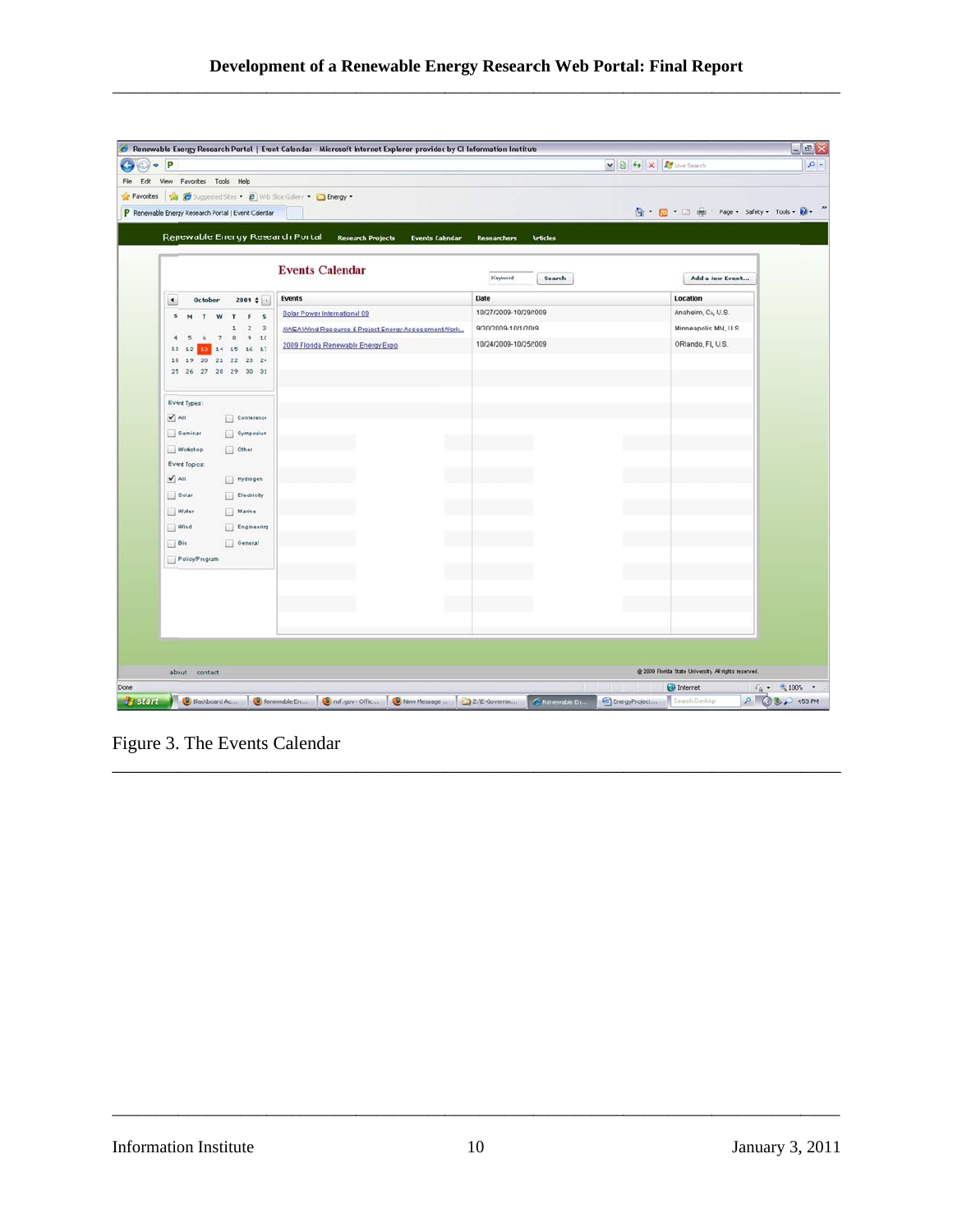# **Development of a Renewable Energy Research Web Portal: Final Report**

\_\_\_\_\_\_\_\_\_\_\_\_

\_\_\_\_\_\_\_\_\_\_\_

\_\_\_\_\_\_\_\_\_\_\_

\_\_\_\_\_\_\_\_\_\_\_\_

 $\overline{\phantom{a}}$ 

\_\_\_\_\_\_\_\_\_\_\_

| P                                                                 | Renewable Energy Research Portal   Researchers - Microsoft Internet Explorer provided by CI Information Institute |                                              | M B + X F Live Search | $  \times$                                            |
|-------------------------------------------------------------------|-------------------------------------------------------------------------------------------------------------------|----------------------------------------------|-----------------------|-------------------------------------------------------|
| Edit View Favorites Tools Help                                    |                                                                                                                   |                                              |                       |                                                       |
| Favorites & C Suggested Sites . 2 With Slice Gallery . C Energy . |                                                                                                                   |                                              |                       |                                                       |
| P Renewable Energy Research Portal   Researchers                  |                                                                                                                   |                                              |                       | G · 同 · 回 曲 · Page · Safety · Tools · 2               |
|                                                                   |                                                                                                                   |                                              |                       |                                                       |
| Renewable Energy Research Portal                                  | <b>Research Projects</b>                                                                                          | <b>Events Calendar</b><br><b>Researchers</b> | <b>Articles</b>       |                                                       |
|                                                                   |                                                                                                                   |                                              |                       |                                                       |
| <b>Researchers</b>                                                |                                                                                                                   |                                              |                       |                                                       |
|                                                                   | Name<br>Search                                                                                                    |                                              |                       |                                                       |
| Filter by Research Topic:                                         | Name                                                                                                              |                                              |                       |                                                       |
| $\sqrt{AB}$                                                       | Bressand, Albert                                                                                                  |                                              |                       |                                                       |
|                                                                   | Broecker, Wallace                                                                                                 |                                              |                       |                                                       |
| Solar                                                             |                                                                                                                   | Title:                                       |                       |                                                       |
| Water                                                             |                                                                                                                   |                                              |                       |                                                       |
| Wind                                                              |                                                                                                                   |                                              | Research Topic:       |                                                       |
| Bio                                                               |                                                                                                                   |                                              |                       |                                                       |
| Engineering                                                       |                                                                                                                   |                                              | Personal Website:     |                                                       |
| Electricity                                                       |                                                                                                                   |                                              | LinkedIn Page:        |                                                       |
| General                                                           |                                                                                                                   |                                              | Description:          |                                                       |
| Hydrogen                                                          |                                                                                                                   |                                              |                       |                                                       |
| Marine                                                            |                                                                                                                   |                                              |                       |                                                       |
| Policy/Program                                                    |                                                                                                                   |                                              |                       |                                                       |
|                                                                   |                                                                                                                   |                                              |                       |                                                       |
|                                                                   |                                                                                                                   |                                              |                       |                                                       |
|                                                                   |                                                                                                                   |                                              |                       |                                                       |
|                                                                   |                                                                                                                   |                                              |                       |                                                       |
|                                                                   |                                                                                                                   |                                              |                       |                                                       |
|                                                                   |                                                                                                                   |                                              |                       |                                                       |
|                                                                   |                                                                                                                   |                                              |                       |                                                       |
|                                                                   |                                                                                                                   |                                              |                       |                                                       |
|                                                                   |                                                                                                                   |                                              |                       |                                                       |
|                                                                   |                                                                                                                   |                                              |                       |                                                       |
|                                                                   |                                                                                                                   |                                              |                       |                                                       |
|                                                                   |                                                                                                                   |                                              |                       |                                                       |
| about<br>contact                                                  |                                                                                                                   |                                              |                       | @ 2009 Florida State University. All rights reserved. |
|                                                                   |                                                                                                                   |                                              |                       | Internet<br>$4\frac{1}{9}$ . $4\frac{100\%}{9}$ .     |

Figure 4. The Researchers Database

\_\_\_\_\_\_\_\_\_\_\_

\_\_\_\_\_\_\_\_\_\_

\_\_\_\_\_\_\_\_

\_\_\_\_\_\_\_\_\_\_\_\_

\_\_\_\_\_\_\_\_\_\_\_

\_\_\_\_\_\_\_\_\_\_\_\_

\_\_\_\_\_\_\_\_\_\_\_

\_\_\_\_\_\_\_\_

\_\_\_\_\_\_\_\_

 $\overline{\phantom{a}}$ 

\_\_\_\_\_\_\_\_\_\_\_

\_\_\_\_\_\_\_\_\_\_

 $\overline{\phantom{a}}$ 

\_\_\_\_\_\_\_\_\_\_\_\_

\_\_\_\_\_\_\_\_\_\_\_

\_\_\_\_\_\_\_\_\_\_\_\_

\_\_\_\_\_\_\_\_\_\_\_

\_\_\_\_\_\_\_\_\_\_

\_\_\_\_\_\_\_\_\_\_\_

\_\_\_\_\_\_\_\_\_\_\_

\_\_\_\_\_\_\_\_\_\_